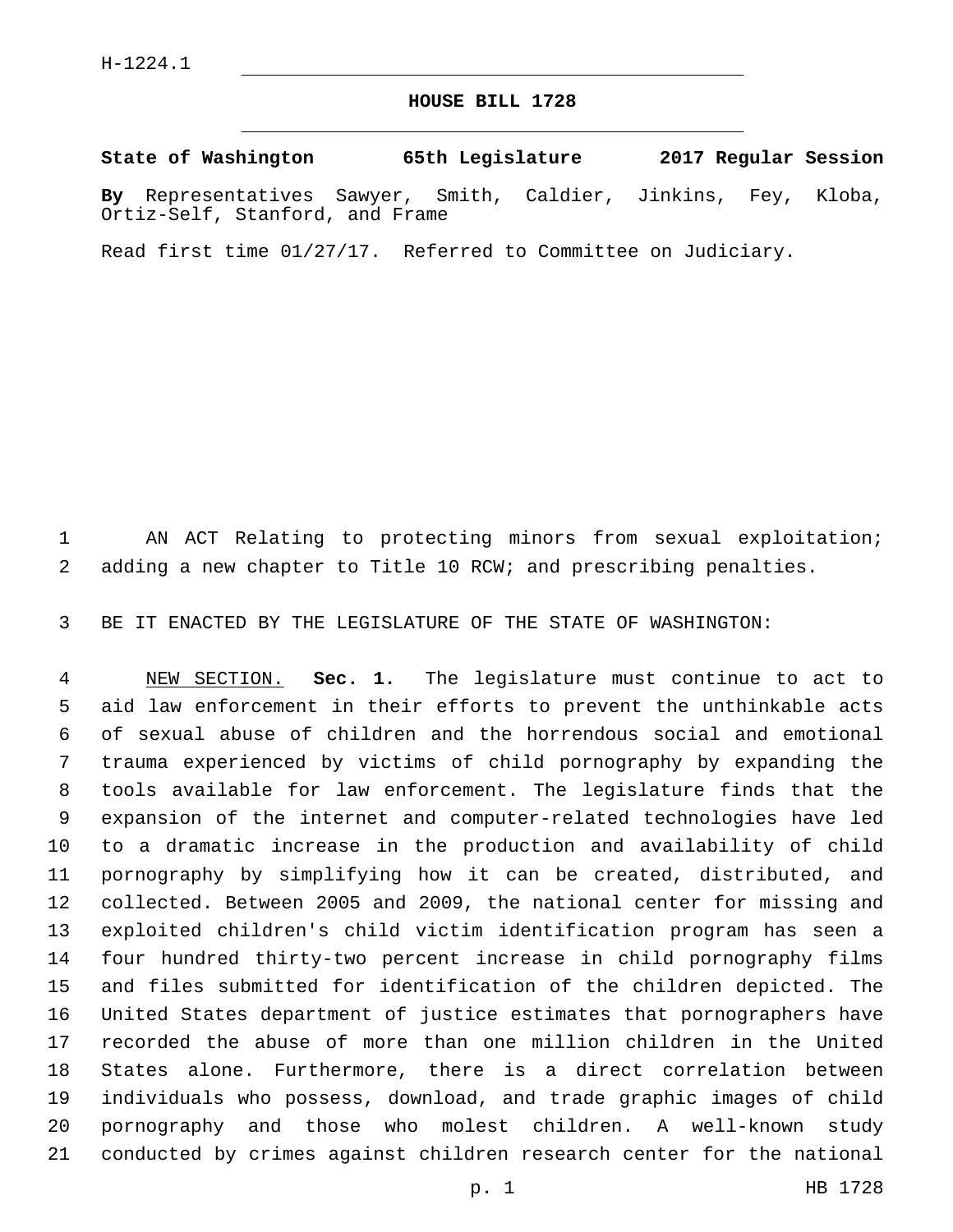center for missing and exploited children concluded that an estimated forty percent of those who possess child pornography have also directly victimized a child and fifteen percent have attempted to 4 entice a child over the internet.

 Victims of child pornography often experience severe and lasting harm from the permanent memorialization of the crimes committed against them. Child victims endure depression, withdrawal, anger, and other psychological disorders. Each and every time such an image is viewed, traded, printed, or downloaded, the child in that image is 10 victimized again.

 Investigators and prosecutors report serious challenges with combating child pornography because offenders can act anonymously on the internet. Investigators track the trading of child pornography by using internet protocol addresses, which are unique identifiers that each computer is assigned when it accesses the internet. Under federal law, if an internet service provider is presented with a subpoena and an internet protocol address by law enforcement, the provider must turn over the names and addresses of account holders matched to it. Access to such information allows investigators to efficiently evaluate investigative leads and determine whether to request a warrant for a specific internet user. However, investigators in Washington have not been able to utilize this federal law due to the absence of statutory administrative subpoena 24 authority in state law.

 The legislature hereby authorizes law enforcement to utilize the limited use of administrative subpoena authority contained within this act for the sole purpose of investigating crimes involving the sexual exploitation of children. The subpoena authority is restricted to customer and subscriber information that providers are already required to release under federal law. The subpoena authority is not a replacement for or a means of bypassing warrant procedures. The subpoena authority strikes a balance between the need to efficiently address the horrific practices of child abuse and child pornography and the need to protect the constitutional right to privacy of citizens.35

 NEW SECTION. **Sec. 2.** The definitions in this section apply throughout this chapter unless the context clearly requires otherwise.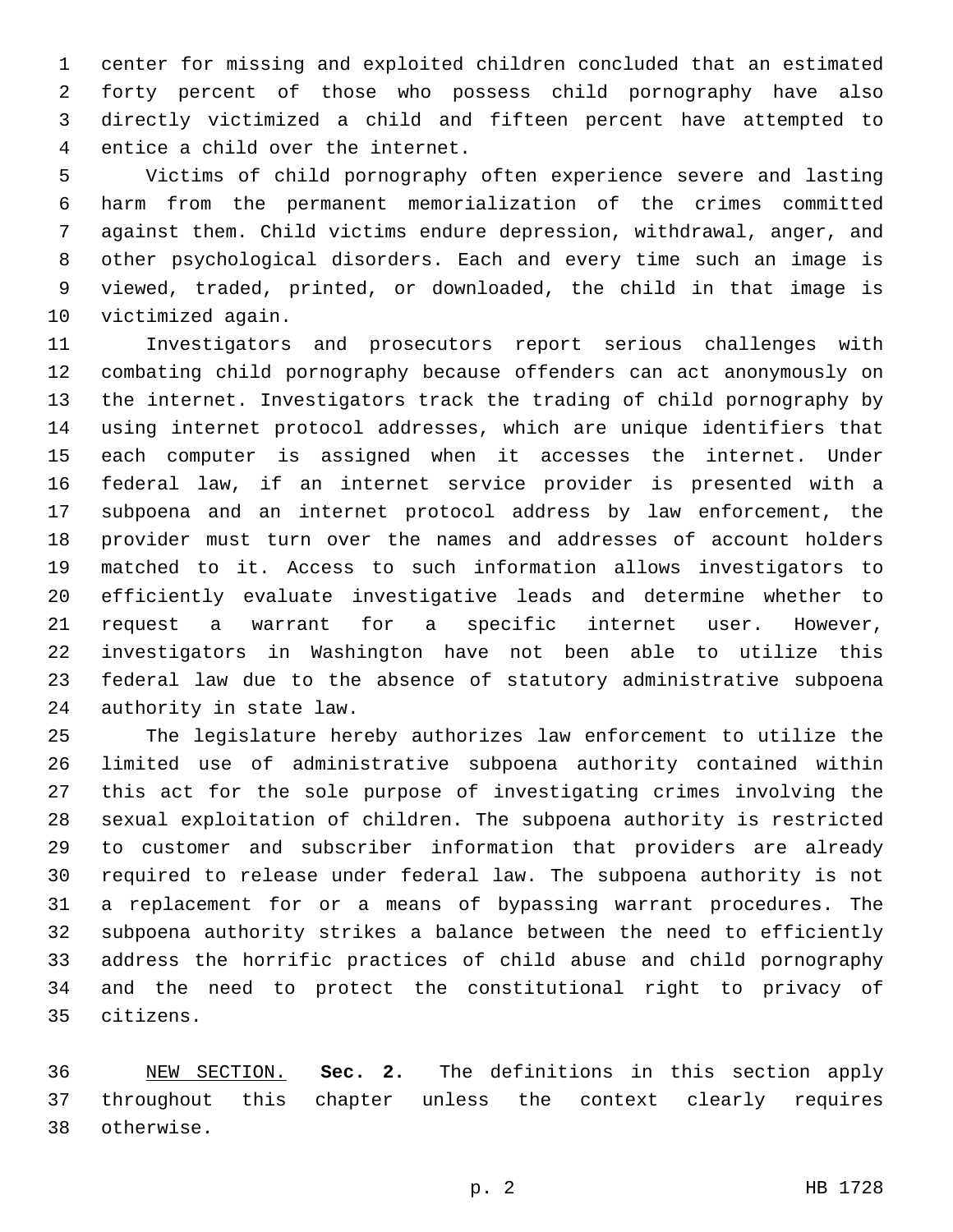(1) "Electronic communication service" means any service that provides to users the ability to send or receive wire or electronic communications.3

 (2) "Provider" means a provider of electronic communication 5 services or remote computing services.

 (3) "Remote computing service" means the provision to the public of computer storage or processing services by means of an electronic 8 communications system.

 NEW SECTION. **Sec. 3.** (1) In any criminal investigation of an offense involving the sexual exploitation of children under chapter 9.68A RCW, the attorney general or a prosecuting attorney may issue in writing and cause to be served a subpoena to a provider requiring the production of relevant records where the attorney general or the prosecuting attorney has reason to suspect a crime involving the sexual exploitation of children has been committed.

 (2) A subpoena issued under this section must describe the information or records required to be produced and specify a return date within a reasonable period of time within which the information 19 or records can be assembled and made available.

 (3) A subpoena issued under this section may not require a provider to produce any customer or subscriber records or information 22 other than the following:

23 (a) Name;

24 (b) Address;

 (c) Local and long distance telephone connection records, or 26 records of session times and durations;

27 (d) Length of service and types of service utilized;

 (e) Telephone or instrument number or other subscriber number or identity, including any temporarily assigned network address; and

 (f) Means and source of payment for such service, including any 31 credit card or bank account number.

 (4) A provider may not disclose the existence of a subpoena to the subscribers or customers whose records or information are requested or released under the subpoena for ninety days from the 35 date of receipt of the subpoena.

 NEW SECTION. **Sec. 4.** At any time before the return date specified in the subpoena, the provider to whom a subpoena under this chapter is directed may petition the superior court for an order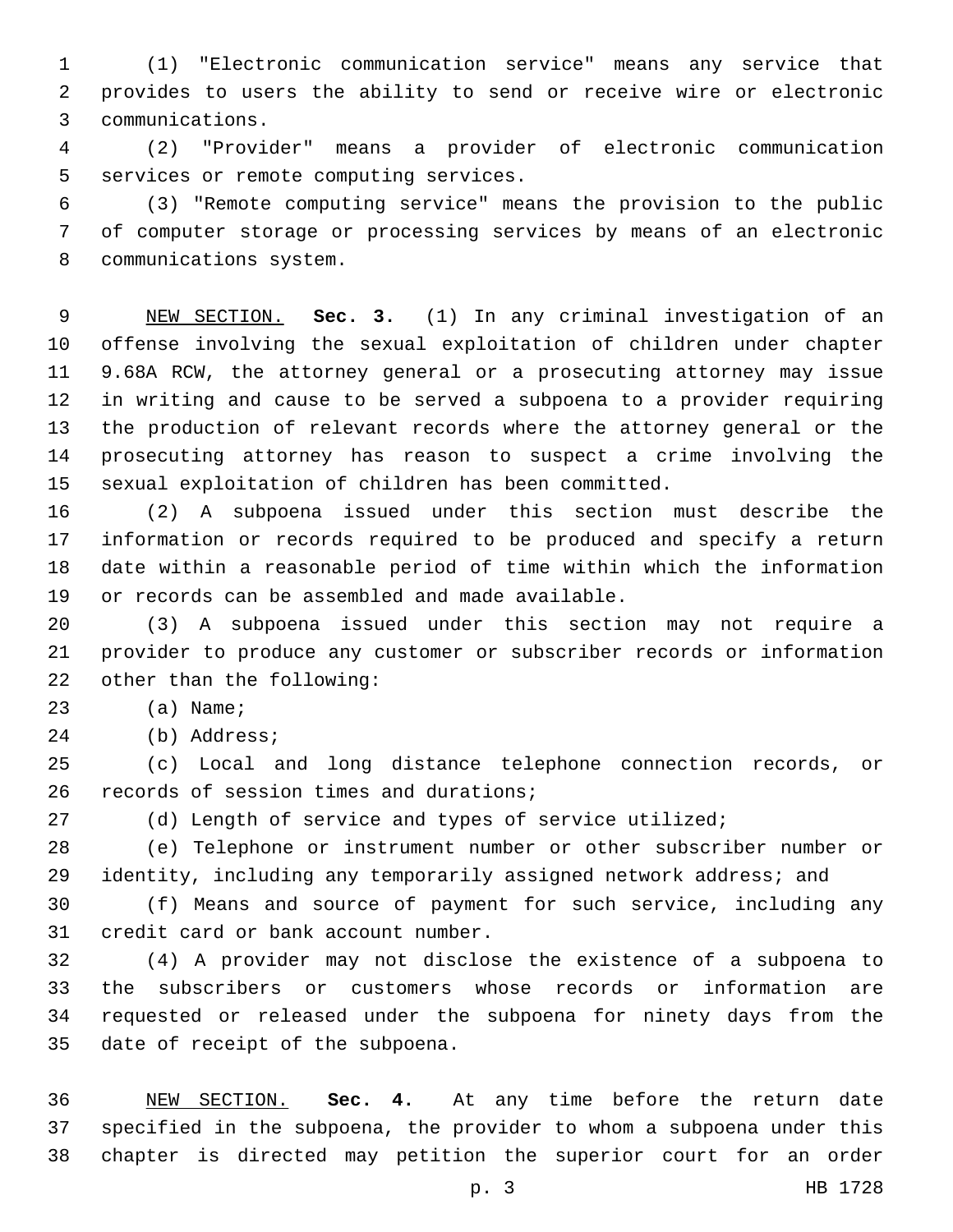modifying or quashing the subpoena on the grounds that it is oppressive or unreasonable. A petition may be filed: (1) In the county of the prosecuting attorney, if the subpoena was issued by a prosecuting attorney; (2) in Thurston county superior court, if the subpoena was issued by the attorney general; or (3) in the county where the person subject to the subpoena resides, is found, or 7 carries on business.

 NEW SECTION. **Sec. 5.** The attorney general or a prosecuting attorney may seek an injunction from the superior court to compel compliance with a subpoena. The court may issue an order requiring the subpoenaed person to appear before the attorney general or prosecuting attorney to produce the information or records. A person who neglects or refuses to comply with a subpoena issued under this chapter may be punished for contempt of the court. An injunction may be filed: (1) In the county of the prosecuting attorney, if the subpoena was issued by a prosecuting attorney; (2) in Thurston county superior court, if the subpoena was issued by the attorney general; or (3) in the county where the person subject to the subpoena resides, is found, or carries on business.

 NEW SECTION. **Sec. 6.** (1) A governmental entity receiving records or information under this subsection is not required to provide notice to a subscriber or customer whose information or records are obtained as a result of a subpoena under this chapter.

 (2) A provider disclosing records or information is not required to provide notice to a subscriber or customer whose information or records are disclosed to a governmental entity as a result of a 27 subpoena under this chapter.

 NEW SECTION. **Sec. 7.** Any person, including his or her officers, agents, and employees, receiving a subpoena under this chapter, who complies in good faith with the subpoena and produces the materials sought, may not be liable to any customer or other person for such production or for nondisclosure of that production to the customer.

 NEW SECTION. **Sec. 8.** If any provision of this act or its application to any person or circumstance is held invalid, the remainder of the act or the application of the provision to other persons or circumstances is not affected.